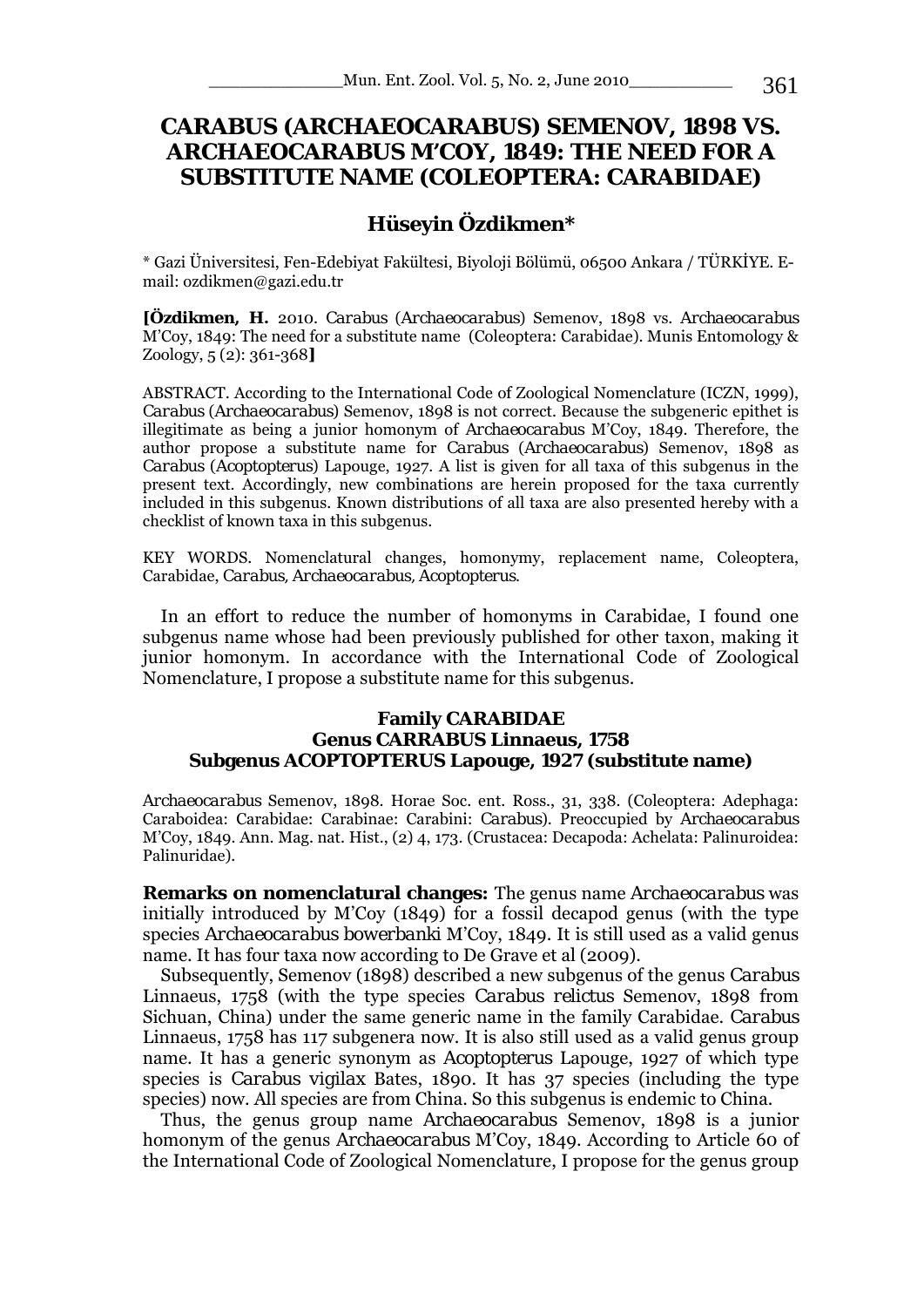name *Archaeocarabus* Semenov, 1898 the replacement name *Acoptopterus*  Lapouge, 1927.

Summary of nomenclatural changes:

**Genus** *Carabus* Linnaeus, 1758

**Subgenus** *Acoptopterus* Lapouge, 1927 **substitute name**  [type sp. *Carabus vigilax* Bates, 1890] pro *Archaeocarabus* Semenov, 1898 (nec M'Coy, 1849) [type sp. *Carabus relictus* Semenov, 1898] **Species** *Carabus* (*Acoptopterus*) *agamemnon* Breuning, 1943 **comb. nov.**  from *Carabus* (*Archaeocarabus*) *agamemnon* Breuning, 1943 Distribution: China: Sichuan, Emei Shan. **Species** *Carabus* (*Acoptopterus*) *andreiianus* Deuve, 2007 **comb. nov.**  from *Carabus* (*Archaeocarabus*) *andreiianus* Deuve, 2007 Distribution: China: N-Sichuan, Pingwu Xian, Baima env. **Species** *Carabus* (*Acoptopterus*) *anhuinus* Imura, 1996 **comb. nov.**  from *Carabus* (*Archaeocarabus*) *anhuinus* Imura, 1996 Distribution: China: SW-Anhui, Dabie Shan, Qianshan Xian (Tianzhu Mts.), Yuexi Xian. **Species** *Carabus* (*Acoptopterus*) *baimanorum* Deuve, 1999 **comb. nov.**  from *Carabus* (*Archaeocarabus*) *baimanorum* Deuve, 1999 Distribution: China: N-Sichuan, Pingwu Xian, Wanbacui. **Species** *Carabus* (*Acoptopterus*) *battoniensis* Deuve, 1991 **comb. nov.**  from *Carabus* (*Archaeocarabus*) *battoniensis* Deuve, 1991 Distribution: China: S-Gansu, Minchow (=Min Xian). **Species** *Carabus* (*Acoptopterus*) *bornianus* Hauser, 1922 **comb. nov.**  from *Carabus* (*Archaeocarabus*) *bornianus* Hauser, 1922 Synonym: *Carabus albrechti* Maindron, 1906 (non Morawitz, 1862) Distribution: China: Yunnan, Tali-sen-fu (= Dali), Kuh-tsin-fu, Kouang-hsien, Pe-yentsin, Yunnan-fu.  **Subspecies** *Carabus* (*Acoptopterus*) *bornianus bornianus* Hauser, 1922 **comb. nov.** from *Carabus* (*Archaeocarabus*) *bornianus bornianus* Hauser, 1922 Distribution: China: Yunnan, Tali-sen-fu (= Dali), Kuh-tsin-fu, Kouang-hsien, Pe-yen-tsin, Yunnan-fu. **Subspecies** *Carabus* (*Acoptopterus*) *bornianus drumonti* Deuve, 2005 **comb. nov.**  from *Carabus* (*Archaeocarabus*) *bornianus drumonti* Deuve, 2005 Distribution: China: C-Yunnan, Kunming env..  **Subspecies** *Carabus* (*Acoptopterus*) *bornianus luxiensis* Deuve, 2005 **comb. nov.**  from *Carabus* (*Archaeocarabus*) *bornianus luxiensis* Deuve, 2005 Distribution: China: C-Yunnan, Luxi env.. **Species** *Carabus* (*Acoptopterus*) *camilloi* Cavazzuti & Ratti, 1998 **comb. nov.**  from *Carabus* (*Archaeocarabus*) *camilloi* Cavazzuti & Ratti, 1998 Distribution: China: NE-Sichuan, Ping ba Zhen, Taiping (= Wanyuan). **Species** *Carabus* (*Acoptopterus*) *dongchuanicus* Deuve, 1994 **comb. nov.**  from *Carabus* (*Archaeocarabus*) *dongchuanicus* Deuve, 1994 Distribution: China: N-Yunnan, Dongchuan and S-Sichuan. **Subspecies** *Carabus* (*Acoptopterus*) *dongchuanicus dongchuanicus* Deuve, 1994 **comb. nov.** from *Carabus* (*Archaeocarabus*) *dongchuanicus dongchuanicus* Deuve, 1994 Distribution: China: N-Yunnan, Dongchuan. **Subspecies** *Carabus* (*Acoptopterus*) *dongchuanicus jiucaipingensis* Deuve, 2005 **comb. nov.**  from *Carabus* (*Archaeocarabus*) *dongchuanicus jiucaipingensis* Deuve, 2005 Distribution: China: NW-Guizhou, Liupanshui, Dawan, Jiucaiping Shan Mt.. **Subspecies** *Carabus* (*Acoptopterus*) *dongchuanicus luojicus* Cavazzuti, 1998 **comb. nov.**  from *Carabus* (*Archaeocarabus*) *dongchuanicus luojicus* Cavazzuti, 1998 Distribution: China: S-Sichuan, Lunan Shan, Xichang, Luoji. **Subspecies** *Carabus* (*Acoptopterus*) *dongchuanicus meiguensis* Imura, 1998 **comb. nov.**  from *Carabus* (*Archaeocarabus*) *dongchuanicus meiguensis* Imura, 1998 Distribution: China: S-Sichuan, Daliang Shan, Meigu Xian, Dafengding Mt., Meigu env..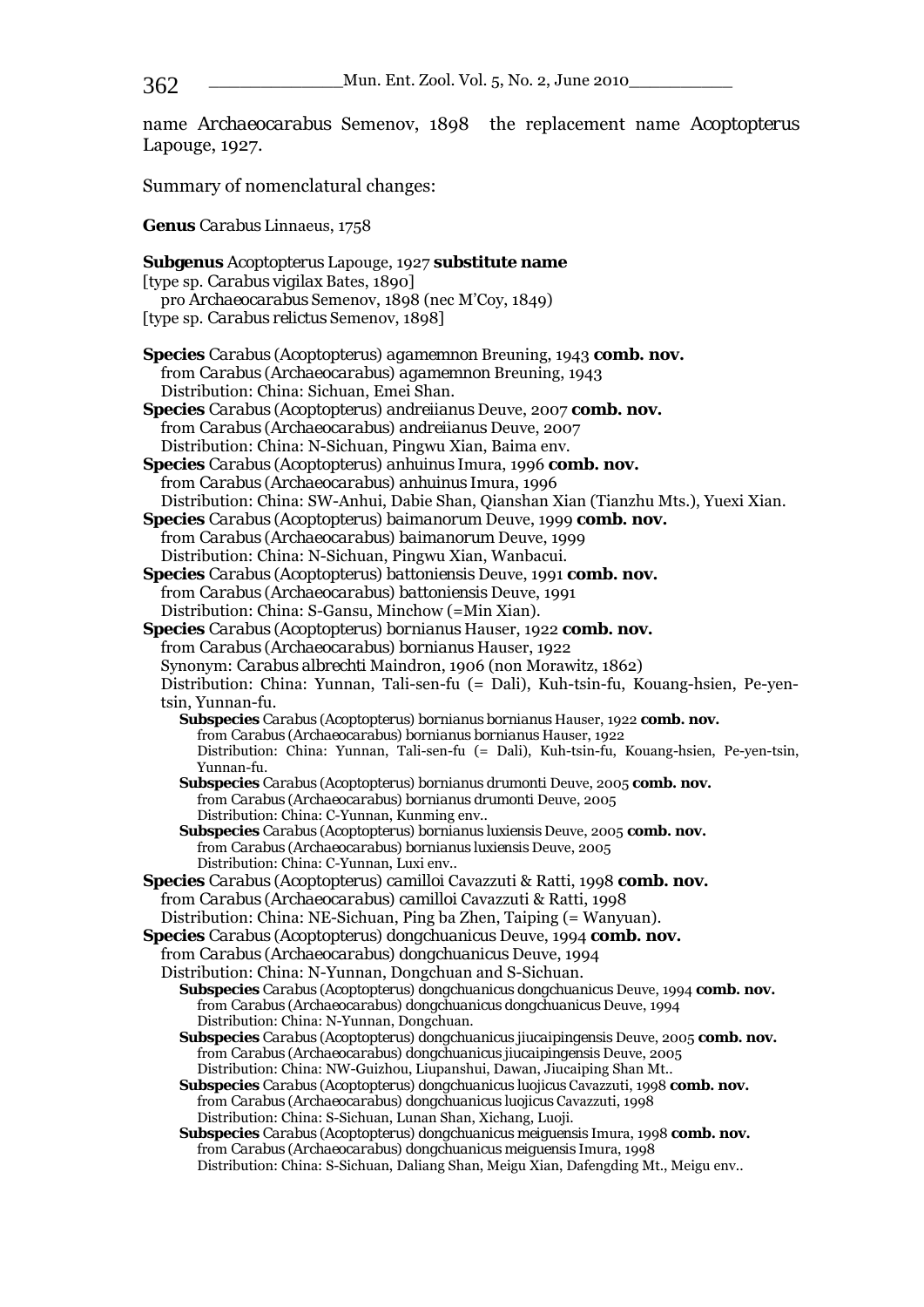**Subspecies** *Carabus* (*Acoptopterus*) *dongchuanicus mianshanicus* Cavazzuti, 1997 **comb. nov.**  from *Carabus* (*Archaeocarabus*) *dongchuanicus mianshanicus* Cavazzuti, 1997 Distribution: China: S-Sichuan, Mianshan. **Species** *Carabus* (*Acoptopterus*) *dreuxioides* Deuve, 1998 **comb. nov.**  from *Carabus* (*Archaeocarabus*) *dreuxioides* Deuve, 1998 Distribution: China: NW-Hunan and CW-Hubei. **Subspecies** *Carabus* (*Acoptopterus*) *dreuxioides dreuxioides* Deuve, 1998 **comb. nov.** from *Carabus* (*Archaeocarabus*) *dreuxioides dreuxioides* Deuve, 1998 Distribution: China: NW-Hunan, Sangzhi. **Subspecies** *Carabus* (*Acoptopterus*) *dreuxioides wushanling* Kleinfeld, 1998 **comb. nov.** from *Carabus* (*Archaeocarabus*) *dreuxioides wushanling* Kleinfeld, 1998 Distribution: China: CW-Hubei, Changyang, Wushanling. **Species** *Carabus* (*Acoptopterus*) *emanuelei* Imura, 1997 **comb. nov.**  from *Carabus* (*Archaeocarabus*) *emanuelei* Imura, 1997 Distribution: China: SW-Hunan, S of Suining, Huangshan. **Subspecies** *Carabus* (*Acoptopterus*) *emanuelei emanuelei* Imura, 1997 **comb. nov.** from *Carabus* (*Archaeocarabus*) *emanuelei emanuelei* Imura, 1997 Distribution: China: SW-Hunan, S of Suining, Huangshan. **Subspecies** *Carabus* (*Acoptopterus*) *emanuelei grabneri* Kleinfeld, 2003 **comb. nov.** from *Carabus* (*Archaeocarabus*) *emanuelei grabneri* Kleinfeld, 2003 Distribution: China: C-Hunan, Lengshuijang, Boyuetong. **Species** *Carabus* (*Acoptopterus*) *fontellus* Deuve, 1997 **comb. nov.**  from *Carabus* (*Archaeocarabus*) *fontellus* Deuve, 1997 Distribution: China: Guizhou and Hunan. **Subspecies** *Carabus* (*Acoptopterus*) *fontellus attrepidans* Deuve, 2000 **comb. nov.** from *Carabus* (*Archaeocarabus*) *fontellus attrepidans* Deuve, 2000 Distribution: China: ?NW-Hunan, Dayong env.. **Subspecies** *Carabus* (*Acoptopterus*) *fontellus fontellus* Deuve, 1997 **comb. nov.** from *Carabus* (*Archaeocarabus*) *fontellus fontellus* Deuve, 1997 Distribution: China: Guizhou. **Subspecies** *Carabus* (*Acoptopterus*) *fontellus pseudoemeicola* Deuve, 2001 **comb. nov.** from *Carabus* (*Archaeocarabus*) *fontellus pseudoemeicola* Deuve, 2001 Distribution: China: Hunan, Zhangjiajie. **Subspecies** *Carabus* (*Acoptopterus*) *fontellus semifuscus* Cavazzuti & Ratti, 1999 **comb. nov.** from *Carabus* (*Archaeocarabus*) *fontellus semifuscus* Cavazzuti & Ratti, 1999 Distribution: China: NE-Guizhou, between Wanshan and Tongren, Chadian. **Species** *Carabus* (*Acoptopterus*) *gressittianus* Mandl, 1975 **comb. nov.**  from *Carabus* (*Archaeocarabus*) *gressittianus* Mandl, 1975 Distribution: China: Fujian, Guandong, Hunan and Jiangxi. **Subspecies** *Carabus* (*Acoptopterus*) *gressittianus bambousicola* Deuve & Tian, 1999 **comb. nov.** from *Carabus* (*Archaeocarabus*) *gressittianus bambousicola* Deuve & Tian, 1999 Distribution: China: NC-Guandong, Ruyuan Xian, Nanling reserve, Shikengkong Mt.. **Subspecies** *Carabus* (*Acoptopterus*) *gressittianus caementibos* Imura, 2009 **comb. nov.** from *Carabus* (*Archaeocarabus*) *gressittianus caementibos* Imura, 2009 Distribution: China: Fujian, Dehua Xian. **Subspecies** *Carabus* (*Acoptopterus*) *gressittianus daanensis* Deuve, 1999 **comb. nov.** from *Carabus* (*Archaeocarabus*) *gressittianus daanensis* Deuve, 1999 Distribution: China: NW-Fujian, Wuyi Shan. **Subspecies** *Carabus* (*Acoptopterus*) *gressittianus daiyunshan* Kleinfeld, 1998 **comb. nov.** from *Carabus* (*Archaeocarabus*) *gressittianus daiyunshan* Kleinfeld, 1998 Distribution: China: Fujian, Daiyun Shan, Dehua. **Subspecies** *Carabus* (*Acoptopterus*) *gressittianus fuscomarginatus* Kleinfeld, 1997 **comb. nov.** from *Carabus* (*Archaeocarabus*) *gressittianus fuscomarginatus* Kleinfeld, 1997 Distribution: China: C-Fujian, SE of Yongan, Tianbaoyan Mt.. **Subspecies** *Carabus* (*Acoptopterus*) *gressittianus gressittianus* Mandl, 1975 **comb. nov.** from *Carabus* (*Archaeocarabus*) *gressittianus gressittianus* Mandl, 1975 Distribution: China: Jiangxi, Guandong and Fujian: Hong San Se (= Hong Shan) and Yongding. **Subspecies** *Carabus* (*Acoptopterus*) *gressittianus shanminicus* Deuve, 1999 **comb. nov.** from *Carabus* (*Archaeocarabus*) *gressittianus shanminicus* Deuve, 1999 Distribution: China: Fujian, Shanmin. **Species** *Carabus* (*Acoptopterus*) *jinnanicus* Deuve & Tian, 2006 **comb. nov.**  from *Carabus* (*Archaeocarabus*) *jinnanicus* Deuve & Tian, 2006 Distribution: China: S-Shangxi, between Jiang Xian and Yangcheng, Lishan Mts.,

Shunawangping.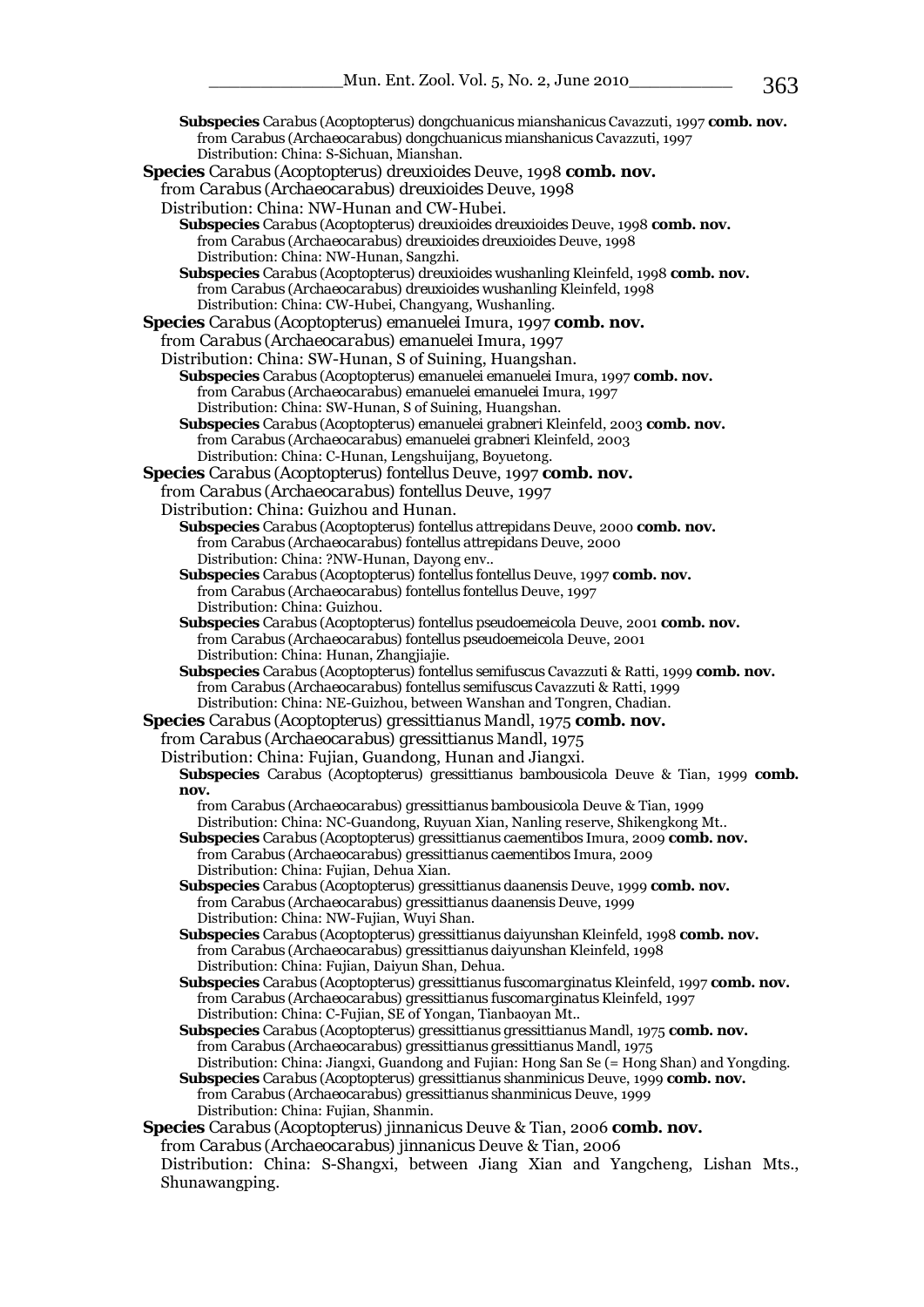**Species** *Carabus* (*Acoptopterus*) *koidei* Imura, 1996 **comb. nov.**  from *Carabus* (*Archaeocarabus*) *koidei* Imura, 1996 Distribution: China: SW-Sichuan, Muli. **Species** *Carabus* (*Acoptopterus*) *kucerai* Deuve, 1997 **comb. nov.**  from *Carabus* (*Archaeocarabus*) *kucerai* Deuve, 1997 Distribution: China: S-Shaanxi and E-Sichuan. **Subspecies** *Carabus* (*Acoptopterus*) *kucerai kucerai* Deuve, 1997 **comb. nov.** from *Carabus* (*Archaeocarabus*) *kucerai kucerai* Deuve, 1997 Distribution: China: S-Shaanxi, Lüeyang. **Subspecies** *Carabus* (*Acoptopterus*) *kucerai puchneri* Kleinfeld, 2007 **comb. nov.** from *Carabus* (*Archaeocarabus*) *kucerai puchneri* Kleinfeld, 2007 Distribution: China: E-Sichuan, road between Pingwu and Nanping, Mupi village env.. **Subspecies** *Carabus* (*Acoptopterus*) *kucerai wuangxianus* Kleinfeld, 1998 **comb. nov.** from *Carabus* (*Archaeocarabus*) *kucerai wuangxianus* Kleinfeld, 1998 Distribution: China: E-Sichuan, W-Wuangxian, Zhuitoushi Mt.. **Species** *Carabus* (*Acoptopterus*) *kweitshauensis* Mandl, 1975 **comb. nov.**  from *Carabus* (*Archaeocarabus*) *kweitshauensis* Mandl, 1975 Distribution: China: Guizhou, Shih-men-kan (= Heituhe). **Species** *Carabus* (*Acoptopterus*) *latipennis* Breuning, 1932 **comb. nov.**  from *Carabus* (*Archaeocarabus*) *latipennis* Breuning, 1932 Distribution: China: N-Sichuan. **Subspecies** *Carabus* (*Acoptopterus*) *latipennis latipennis* Breuning, 1932 **comb. nov.** from *Carabus* (*Archaeocarabus*) *latipennis latipennis* Breuning, 1932 Distribution: China: Sichuan. **Subspecies** *Carabus* (*Acoptopterus*) *latipennis shansutiaensis* Lassalle & Remond, 1998 **comb. nov.** from *Carabus* (*Archaeocarabus*) *latipennis shansutiaensis* Lassalle & Remond, 1998 Distribution: China: N-Sichuan, Shansutia. **Species** *Carabus* (*Acoptopterus*) *ludingensis* Deuve & Taglianti, 1992 **comb. nov.**  from *Carabus* (*Archaeocarabus*) *ludingensis* Deuve & Taglianti, 1992 Distribution: China: W-Sichuan, Luding env.. **Subspecies** *Carabus* (*Acoptopterus*) *ludingensis gonggaiensis* Deuve, 2002 **comb. nov.** from *Carabus* (*Archaeocarabus*) *ludingensis gonggaiensis* Deuve, 2002 Distribution: China: Sichuan, Gongga Shan. **Subspecies** *Carabus* (*Acoptopterus*) *ludingensis ludingensis* Deuve & Taglianti, 1992 **comb. nov.** from *Carabus* (*Archaeocarabus*) *ludingensis ludingensis* Deuve & Taglianti, 1992 Distribution: China: W-Sichuan, Luding Xian, Xin Shin, Siao Lou. **Species** *Carabus* (*Acoptopterus*) *maowenensis* Deuve, 2001 **comb. nov.**  from *Carabus* (*Archaeocarabus*) *maowenensis* Deuve, 2001 Distribution: China: C-Sichuan, Maoxian (= Maowen). **Species** *Carabus* (*Acoptopterus*) *mianningensis* Kleinfeld, 2000 **comb. nov.**  from *Carabus* (*Archaeocarabus*) *mianningensis* Kleinfeld, 2000 Distribution: China: S-Sichuan, Mianning. **Species** *Carabus* (*Acoptopterus*) *mirandus* Cavazzuti & Rapuzzi, 2005 **comb. nov.**  from *Carabus* (*Archaeocarabus*) *mirandus* Cavazzuti & Rapuzzi, 2005 Distribution: China: S-Sichuan, Jinyang. **Species** *Carabus* (*Acoptopterus*) *morphocaraboides* Deuve, 1989 **comb. nov.**  from *Carabus* (*Archaeocarabus*) *morphocaraboides* Deuve, 1989 Distribution: China: N-Yunnan and S-Sichuan. **Subspecies** *Carabus* (*Acoptopterus*) *morphocaraboides altiguizhouicus* Deuve & Li, 2005 **comb. nov.** from *Carabus* (*Archaeocarabus*) *morphocaraboides altiguizhouicus* Deuve & Li, 2005 Distribution: China: NW-Guizhou, Liupanshui, Dawan, Jiucaiping Shan Mt.. **Subspecies** *Carabus* (*Acoptopterus*) *morphocaraboides dongchuan* Cavazzuti, 2001 **comb. nov.** from *Carabus* (*Archaeocarabus*) *morphocaraboides dongchuan* Cavazzuti, 2001 Distribution: China: NE-Yunnan, Dongchuan, Ta Hai Zhi Shan. **Subspecies** *Carabus* (*Acoptopterus*) *morphocaraboides morphocaraboides* Deuve, 1989 **comb. nov.** from *Carabus* (*Archaeocarabus*) *morphocaraboides morphocaraboides* Deuve, 1989 Distribution: China: NE-Yunnan, Dongchuan env..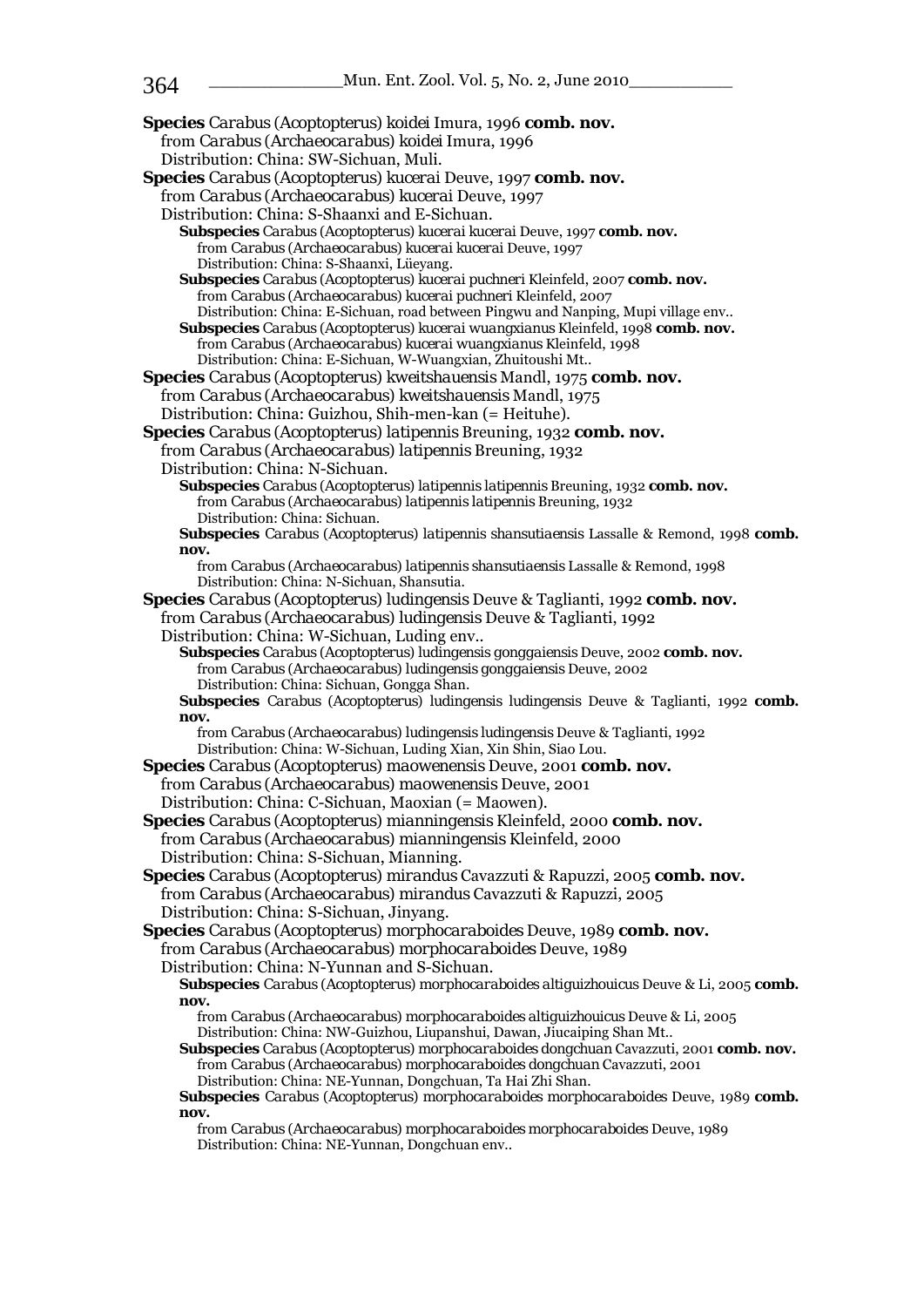**Subspecies** *Carabus* (*Acoptopterus*) *morphocaraboides pani* Deuve & Tian, 2001 **comb. nov.** 

from *Carabus* (*Archaeocarabus*) *morphocaraboides pani* Deuve & Tian, 2001

 Distribution: China: N-Yunnan, Luqian Xian, Jiaozhi Shan. **Subspecies** *Carabus* (*Acoptopterus*) *morphocaraboides pigmentatus* Cavazzuti, 1998 **comb. nov.** from *Carabus* (*Archaeocarabus*) *morphocaraboides pigmentatus* Cavazzuti, 1998 Distribution: China: N-Yunnan, Mts. between Dayao and Yangpengzi. **Subspecies** *Carabus* (*Acoptopterus*) *morphocaraboides yao* Imura, 1999 **comb. nov.** from *Carabus* (*Archaeocarabus*) *morphocaraboides yao* Imura, 1999 Distribution: China: NE-Yunnan, Qiaojia Xian, Yao Shan. **Subspecies** *Carabus* (*Acoptopterus*) *morphocaraboides zhaojueanus* Imura, 1999 **comb. nov.** from *Carabus* (*Archaeocarabus*) *morphocaraboides zhaojueanus* Imura, 1999 Distribution: China: S-Sichuan, Zhaojue Xian, between Xichang and Meigu. **Species** *Carabus* (*Acoptopterus*) *nanosomus* Hauser, 1931 **comb. nov.**  from *Carabus* (*Archaeocarabus*) *nanosomus* Hauser, 1931 Distribution: China: Guangxi, Guizhou, Hubei and Sichuan. **Subspecies** *Carabus* (*Acoptopterus*) *nanosomus cordithoracicus* Deuve, 1989 **comb. nov.** from *Carabus* (*Archaeocarabus*) *nanosomus cordithoracicus* Deuve, 1989 Distribution: China: NE-Guangxi, N of Guilin, Longsheng Xian, Huaping, Qianjiadong. **Subspecies** *Carabus* (*Acoptopterus*) *nanosomus maotaiophilus* Deuve, 1996 **comb. nov.** from *Carabus* (*Archaeocarabus*) *nanosomus maotaiophilus* Deuve, 1996 Distribution: China: SE-Guizhou, Leigong Shan near Kaili. **Subspecies** *Carabus* (*Acoptopterus*) *nanosomus nanosomus* Hauser, 1931 **comb. nov.** from *Carabus* (*Archaeocarabus*) *nanosomus nanosomus* Hauser, 1931 Distribution: China: SE-Sichuan, Jinfo Shan massif (Kinfu Shan, Sung-Kanho river). **Subspecies** *Carabus* (*Acoptopterus*) *nanosomus wufengensis* Kleinfeld, 1998 **comb. nov.** from *Carabus* (*Archaeocarabus*) *nanosomus wufengensis* Kleinfeld, 1998 Distribution: China: SW-Hubei, Yizhuxiang, Wufeng. **Species** *Carabus* (*Acoptopterus*) *nestor* Breuning, 1934 **comb. nov.**  from *Carabus* (*Archaeocarabus*) *nestor* Breuning, 1934 Distribution: China: Guizhou, Hubei and Sichuan. **Subspecies** *Carabus* (*Acoptopterus*) *nestor barbulatus* Cavazzuti & Ratti, 1999 **comb. nov.** from *Carabus* (*Archaeocarabus*) *nestor barbulatus* Cavazzuti & Ratti, 1999 Distribution: China: S-Guizhou, Yunwu Mt.. **Subspecies** *Carabus* (*Acoptopterus*) *nestor emeicola* Deuve & Imura, 1992 **comb. nov.** from *Carabus* (*Archaeocarabus*) *nestor emeicola* Deuve & Imura, 1992 Distribution: China: C-Sichuan, Emei Shan. **Subspecies** *Carabus* (*Acoptopterus*) *nestor gongtong* (Imura, 2004) **comb. nov.** from *Carabus* (*Archaeocarabus*) *nestor gongtong* (Imura, 2004) Distribution: China: SC-Sichuan, Wawu Shan, between Gufopeng and Jonhuqiao. **Subspecies** *Carabus* (*Acoptopterus*) *nestor loui* Deuve & Mourzine, 2004 **comb. nov.** from *Carabus* (*Archaeocarabus*) *nestor loui* Deuve & Mourzine, 2004 Distribution: China: C-Sichuan, NW of Chengdu, SW of Guankou, Qingcheng Houshan. **Subspecies** *Carabus* (*Acoptopterus*) *nestor nestor* Breuning, 1934 **comb. nov.** from *Carabus* (*Archaeocarabus*) *nestor nestor* Breuning, 1934 Distribution: China: SE-Sichuan, Jinfo Shan. **Subspecies** *Carabus* (*Acoptopterus*) *nestor xianfengicus* Deuve & Li, 2000 **comb. nov.** from *Carabus* (*Archaeocarabus*) *nestor xianfengicus* Deuve & Li, 2000 Distribution: China: SW-Hubei, Xianfeng Xian, Laoyan, Hefeng Xian. **Species** *Carabus* (*Acoptopterus*) *oblongior* Deuve, 1992 **comb. nov.**  from *Carabus* (*Archaeocarabus*) *oblongior* Deuve, 1992 Distribution: China: N-Yunnan. **Subspecies** *Carabus* (*Acoptopterus*) *oblongior hei* Cavazzuti, 1996 **comb. nov.** from *Carabus* (*Archaeocarabus*) *oblongior hei* Cavazzuti, 1996 Distribution: China: SW-Sichuan annd NW-Yunnan, Yongning env., W bank of Lugu lake. **Subspecies** *Carabus* (*Acoptopterus*) *oblongior oblongior* Deuve, 1992 **comb. nov.** from *Carabus* (*Archaeocarabus*) *oblongior oblongior* Deuve, 1992 Distribution: China: N-Yunnan, Lijiang, Ganhaizi pass. **Subspecies** *Carabus* (*Acoptopterus*) *oblongior yunlingicus* Deuve, 1994 **comb. nov.** from *Carabus* (*Archaeocarabus*) *oblongior yunlingicus* Deuve, 1994 Distribution: China: NW-Yunnan, between Zhongdian and Weixi, Yunling Shan Mt.. **Species** *Carabus* (*Acoptopterus*) *ohomopteroides* Deuve & Tian, 2004 **comb. nov.**  from *Carabus* (*Archaeocarabus*) *ohomopteroides* Deuve & Tian, 2004 Distribution: China: W-Yunnan, Weixi Xian, Samage.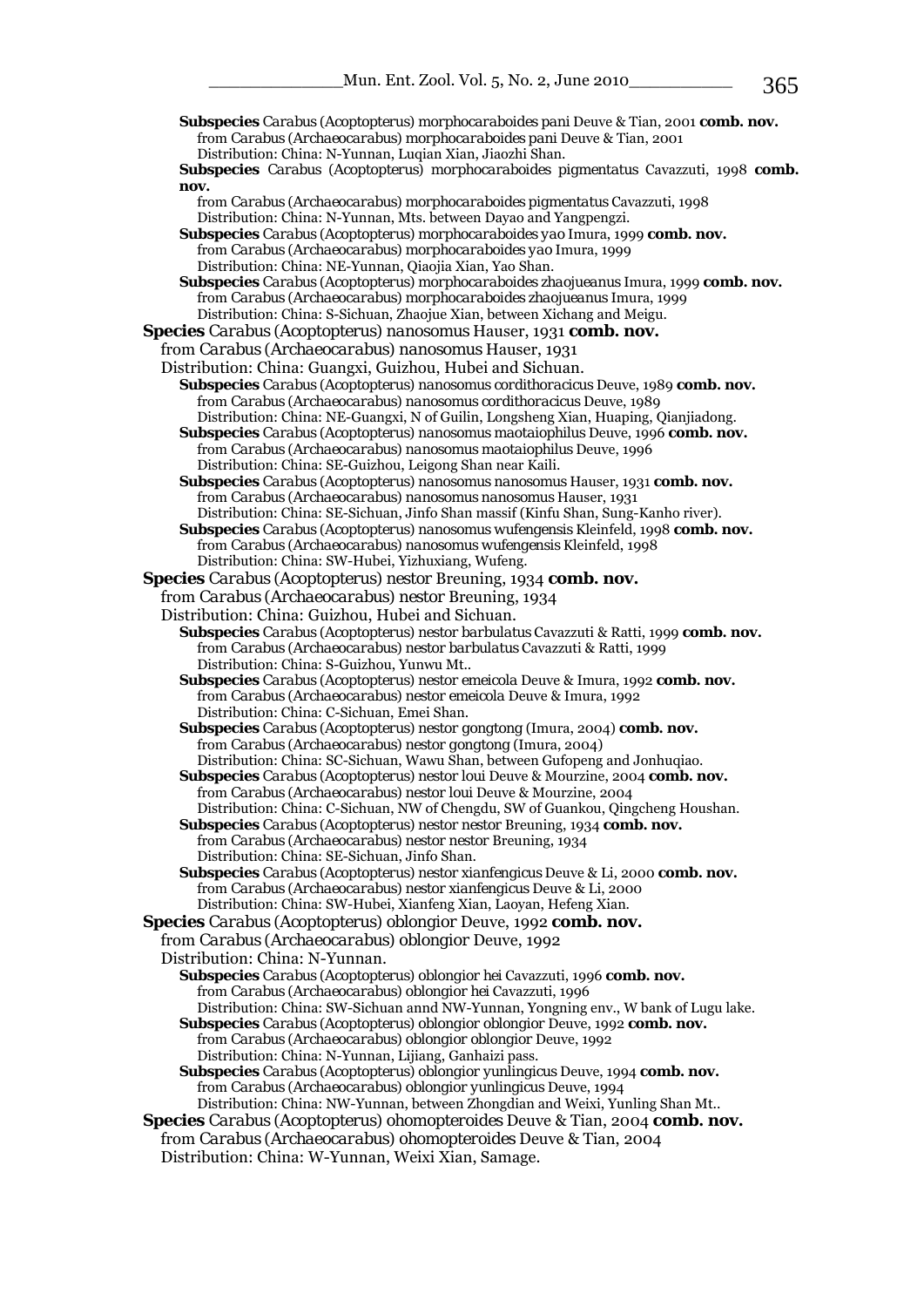**Species** *Carabus* (*Acoptopterus*) *paris* Breuning, 1932 **comb. nov.**  from *Carabus* (*Archaeocarabus*) *paris* Breuning, 1932 Synonym: *Carabus modestus* Oberthür, 1884 (non Fabricius, 1801) Distribution: China: N-Sichuan, Mts. NW of Ya'an, Wolong env., W of Chengdu, Xiling Shan. **Species** *Carabus* (*Acoptopterus*) *pseudolatipennis* Deuve, 1991 **comb. nov.**  from *Carabus* (*Archaeocarabus*) *pseudolatipennis* Deuve, 1991 Distribution: China: Gansu, Hubei, Shaanxi and Sichuan. **Subspecies** *Carabus* (*Acoptopterus*) *pseudolatipennis bashanensis* Imura, 1995 **comb. nov.** from *Carabus* (*Archaeocarabus*) *pseudolatipennis bashanensis* Imura, 1995 Distribution: China: NE-Sichuan, Dabashan Mts., Chengkou Xian, Bashan env.. **Subspecies** *Carabus* (*Acoptopterus*) *pseudolatipennis gracilescens* Deuve, 1999 **comb. nov.** from *Carabus* (*Archaeocarabus*) *pseudolatipennis gracilescens* Deuve, 1999 Distribution: China: N-Sichuan, Pingwu Xian. **Subspecies** *Carabus* (*Acoptopterus*) *pseudolatipennis huayangzhen* Cavazzuti, 1999 **comb. nov.** from *Carabus* (*Archaeocarabus*) *pseudolatipennis huayangzhen* Cavazzuti, 1999 Distribution: China: S-Shaanxi, 80 km N of Yang Xian, Huayang Zhen. **Subspecies** *Carabus* (*Acoptopterus*) *pseudolatipennis lantianensis* Cavazzuti, 1999 **comb. nov.** from *Carabus* (*Archaeocarabus*) *pseudolatipennis lantianensis* Cavazzuti, 1999 Distribution: China: SE-Shaanxi, pass between Lantian and Shang Xian. **Subspecies** *Carabus* (*Acoptopterus*) *pseudolatipennis nagahatai* Imura & Okomoto, 2003 **comb. nov.** from *Carabus* (*Archaeocarabus*) *pseudolatipennis nagahatai* Imura & Okomoto, 2003 Distribution: China: E-Sichuan, Micangshan Mts., Nanjiang Xian. **Subspecies** *Carabus* (*Acoptopterus*) *pseudolatipennis nanpingensis* Deuve, 1992 **comb. nov.** from *Carabus* (*Archaeocarabus*) *pseudolatipennis nanpingensis* Deuve, 1992 Distribution: N-Sichuan, Nanping Xian. **Subspecies** *Carabus* (*Acoptopterus*) *pseudolatipennis pseudolatipennis* Deuve, 1991 **comb. nov.** from *Carabus* (*Archaeocarabus*) *pseudolatipennis pseudolatipennis* Deuve, 1991 Distribution: China: S-Shaanxi, Long Xian and S-Gansu. **Subspecies** *Carabus* (*Acoptopterus*) *pseudolatipennis qinlingicus* Deuve, 1998 **comb. nov.** from *Carabus* (*Archaeocarabus*) *pseudolatipennis qinlingicus* Deuve, 1998 Distribution: China: S-Shaanxi, Qinling Shan Mts., 15 km N of Xunyuangba. **Subspecies** *Carabus* (*Acoptopterus*) *pseudolatipennis shennongjianus* Imura, 1996 **comb. nov.** from *Carabus* (*Archaeocarabus*) *pseudolatipennis shennongjianus* Imura, 1996 Distribution: China: W-Hubei, Shennongjia env. (Yanzi pass). **Subspecies** *Carabus* (*Acoptopterus*) *pseudolatipennis wenxianensis* Deuve, 1992 **comb. nov.** from *Carabus* (*Archaeocarabus*) *pseudolatipennis wenxianensis* Deuve, 1992 Distribution: China: S-Gansu, Wenxian env.. **Subspecies** *Carabus* (*Acoptopterus*) *pseudolatipennis yangxianensis* Deuve, 1999 **comb. nov.** from *Carabus* (*Archaeocarabus*) *pseudolatipennis yangxianensis* Deuve, 1999 Distribution: China: S-Shaanxi, Yang Xian. **Subspecies** *Carabus* (*Acoptopterus*) *pseudolatipennis yingpanjienus* Cavazzuti, 1999 **comb. nov.** from *Carabus* (*Archaeocarabus*) *pseudolatipennis yingpanjienus* Cavazzuti, 1999 Distribution: China: S-Shaanxi, between Shagoujie and Yingpanjie. **Species** *Carabus* (*Acoptopterus*) *relictus* Semenov, 1898 **comb. nov.**  from *Carabus* (*Archaeocarabus*) *relictus* Semenov, 1898 Distribution: China: C-Sichuan, between Sing-pu-guan and Tan-chua (= Tonghua) and Wenchuan. **Species** *Carabus* (*Acoptopterus*) *shamaevi* Imura, 1996 **comb. nov.**  from *Carabus* (*Archaeocarabus*) *shamaevi* Imura, 1996 Distribution: China: C-Sichuan, near Wolong and W of Chengdu, Xiling Shan. **Species** *Carabus* (*Acoptopterus*) *tianbaoshan* Kleinfeld, 1998 **comb. nov.**  from *Carabus* (*Archaeocarabus*) *tianbaoshan* Kleinfeld, 1998 Distribution: China: C-Fujian, SE of Yongan, Tianbaoyan Mt.. **Species** *Carabus* (*Acoptopterus*) *tieguanzi* Imura, 1990 **comb. nov.**  from *Carabus* (*Archaeocarabus*) *tieguanzi* Imura, 1990 Distribution: China: C-Sichuan, Emei Shan. **Species** *Carabus* (*Acoptopterus*) *vigil* Semenov, 1898 **comb. nov.**  from *Carabus* (*Archaeocarabus*) *vigil* Semenov, 1898 Synonym: *Carabus striatus* Semenov, 1887 (non DeGeer, 1781; Chaudoir, 1869; Baillon, 1878; Kraatz, 1879) Distribution: China: Gansu, Hubei, Shaanxi, Sichuan.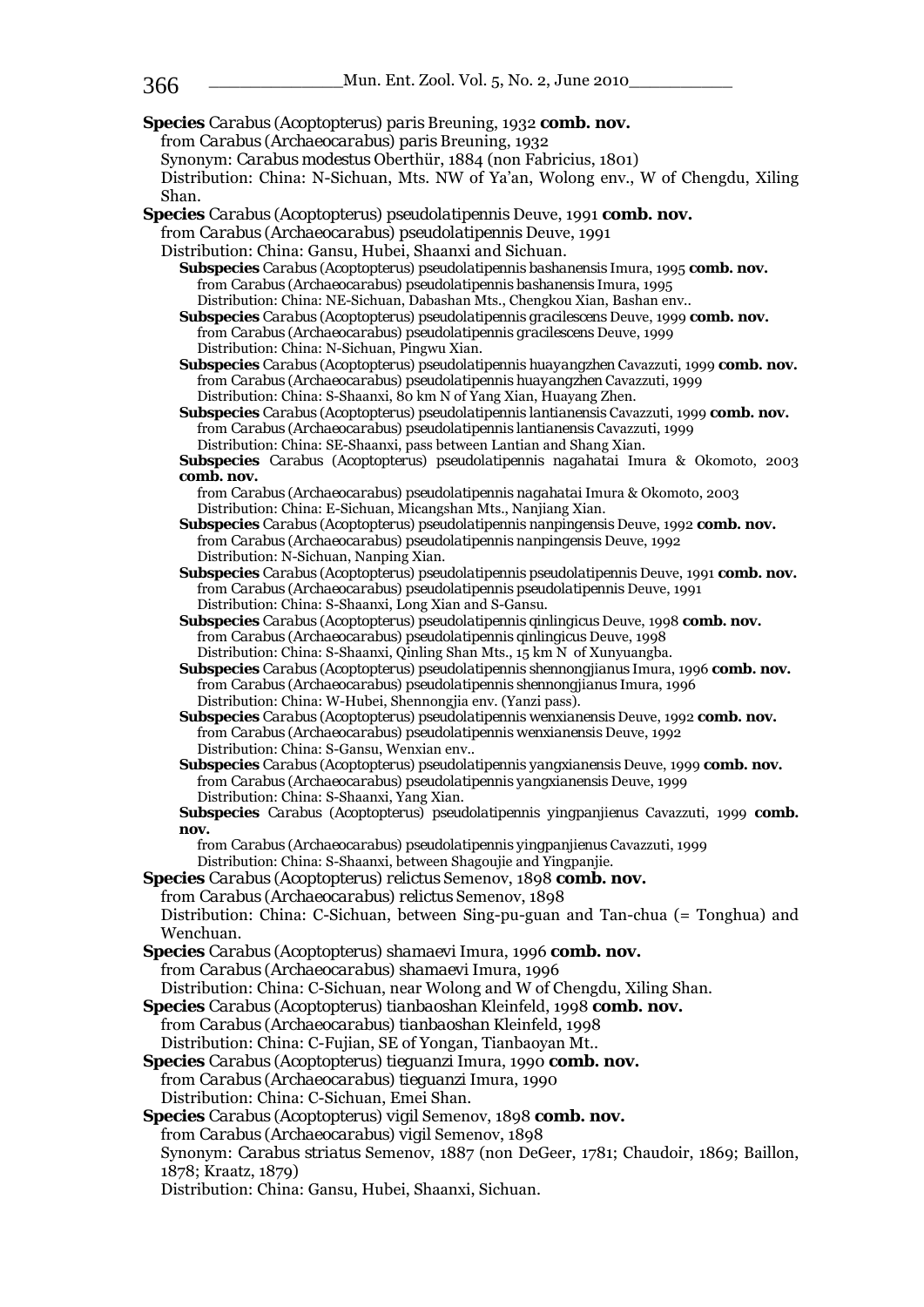**Subspecies** *Carabus* (*Acoptopterus*) *vigil cordulatus* Cavazzuti, 1999 **comb. nov.** from *Carabus* (*Archaeocarabus*) *vigil cordulatus* Cavazzuti, 1999 Distribution: China: S-Shaanxi, 80 km N of Yang Xian, Huayang Zhen.

 **Subspecies** *Carabus* (*Acoptopterus*) *vigil dabashanus* Imura, 1995 **comb. nov.** from *Carabus* (*Archaeocarabus*) *vigil dabashanus* Imura, 1995 Distribution: China: NE-Sichuan, Dabashan Mts., Chengkou Xian, Bashan env..

 **Subspecies** *Carabus* (*Acoptopterus*) *vigil funiuensis* (Imura, 2005) **comb. nov.** from *Carabus* (*Archaeocarabus*) *vigil funiuensis* (Imura, 2005) Distribution: China: W-Henan, Neixiang Xian, Funiu Shan, Baotianman.

 **Subspecies** *Carabus* (*Acoptopterus*) *vigil giacomazzoi* Deuve, 1992 **comb. nov.** from *Carabus* (*Archaeocarabus*) *vigil giacomazzoi* Deuve, 1992 Distribution: China: W-Sichuan, 180 km SW of Chengdu, Xin Gou.

 **Subspecies** *Carabus* (*Acoptopterus*) *vigil guangwushanus* Imura & Su, 2000 **comb. nov.** from *Carabus* (*Archaeocarabus*) *vigil guangwushanus* Imura & Su, 2000 Distribution: China: NE-Sichuan, Micang Shan, Nanjiang, pass between Shanliangqu and Taoyuan, Guangwu Shan Mt..

 **Subspecies** *Carabus* (*Acoptopterus*) *vigil kangensis* Deuve & Li, 2003 **comb. nov.** from *Carabus* (*Archaeocarabus*) *vigil kangensis* Deuve & Li, 2003 Distribution: China: SE-Gansu, Kang Xian (= Cheng Xian), Yangtian, Wucheng-xi.

 **Subspecies** *Carabus* (*Acoptopterus*) *vigil nigrominimus* Deuve & Mourzine, 1997 **comb. nov.** from *Carabus* (*Archaeocarabus*) *vigil nigrominimus* Deuve & Mourzine, 1997 Distribution: China: S-Gansu, between Wenxian and Wudu, Toqizi.

 **Subspecies** *Carabus* (*Acoptopterus*) *vigil ohshimaorum* Deuve, 1991 **comb. nov.** from *Carabus* (*Archaeocarabus*) *vigil ohshimaorum* Deuve, 1991 Distribution: China: W-Hubei, Shennongjia.

 **Subspecies** *Carabus* (*Acoptopterus*) *vigil pseudoparis* Deuve, 1992 **comb. nov.** from *Carabus* (*Archaeocarabus*) *vigil pseudoparis* Deuve, 1992 Distribution: China: S-Shaanxi, Long Xian, Taibai Shan Massif.

 **Subspecies** *Carabus* (*Acoptopterus*) *vigil pseudotosanus* Deuve & Mourzine, 1997 **comb. nov.** from *Carabus* (*Archaeocarabus*) *vigil pseudotosanus* Deuve & Mourzine, 1997 Distribution: China: S-Gansu, E of Wudu, Wangziguan.

 **Subspecies** *Carabus* (*Acoptopterus*) *vigil pyrochromus* Deuve, 1997 **comb. nov.** from *Carabus* (*Archaeocarabus*) *vigil pyrochromus* Deuve, 1997 Distribution: China: S-Gansu, Tianshui env..

 **Subspecies** *Carabus* (*Acoptopterus*) *vigil quercinus* Cavazzuti, 1999 **comb. nov.** from *Carabus* (*Archaeocarabus*) *vigil quercinus* Cavazzuti, 1999 Distribution: China: C-Shaanxi, Tongchuan, Shimen Shan, S-slope.

**Subspecies** *Carabus* (*Acoptopterus*) *vigil vigil* Semenov, 1898 **comb. nov.** from *Carabus* (*Archaeocarabus*) *vigil vigil* Semenov, 1898 Distribution: China: S-Gansu, Minchow (= Min Xian).

 **Subspecies** *Carabus* (*Acoptopterus*) *vigil xingshanensis* Imura, 1996 **comb. nov.** from *Carabus* (*Archaeocarabus*) *vigil xingshanensis* Imura, 1996 Distribution: China: CW-Hubei, W of Xingshan, ?W-Henan, Lushi env..

 **Subspecies** *Carabus* (*Acoptopterus*) *vigil xunyangbaensis* Deuve, 2000 **comb. nov.** from *Carabus* (*Archaeocarabus*) *vigil xunyangbaensis* Deuve, 2000 Distribution: China: S-Shaanxi, Qinling Shan, 6 km E of Xunyangba.

 **Subspecies** *Carabus* (*Acoptopterus*) *vigil zaohongipennis* Imura & Okomoto, 2003 **comb. nov.** from *Carabus* (*Archaeocarabus*) *vigil zaohongipennis* Imura & Okomoto, 2003 Distribution: China: E-Sichuan, Micangshan Mts., Nanjiang Xian, above Yingshuiba.

 **Subspecies** *Carabus* (*Acoptopterus*) *vigil zhugguicus* Deuve & Kabak, 2008 **comb. nov.** from *Carabus* (*Archaeocarabus*) *vigil zhugguicus* Deuve & Kabak, 2008 Distribution: China: Gansu, Zhudqu.

**Species** *Carabus* (*Acoptopterus*) *vigilax* Bates, 1890

from *Carabus* (*Archaeocarabus*) *vigilax* Bates, 1890

Distribution: China: C-Sichuan.

 **Subspecies** *Carabus* (*Acoptopterus*) *vigilax vigilax* Bates, 1890 from *Carabus* (*Archaeocarabus*) *vigilax vigilax* Bates, 1890 Distribution: China: C-Sichuan, Chia-ting-fu (= Leshan) and Wa-shan (= Mts. between Fulin and Ya'an), Emei Shan.

### **Subspecies** *Carabus* (*Acoptopterus*) *vigilax wassulandensis* Deuve, 2000 **comb. nov.** from *Carabus* (*Archaeocarabus*) *vigilax wassulandensis* Deuve, 2000

Distribution: China: C-Sichuan, Sanjiangkou, Sanjiang, Wassuland (= Yingxiuwan).